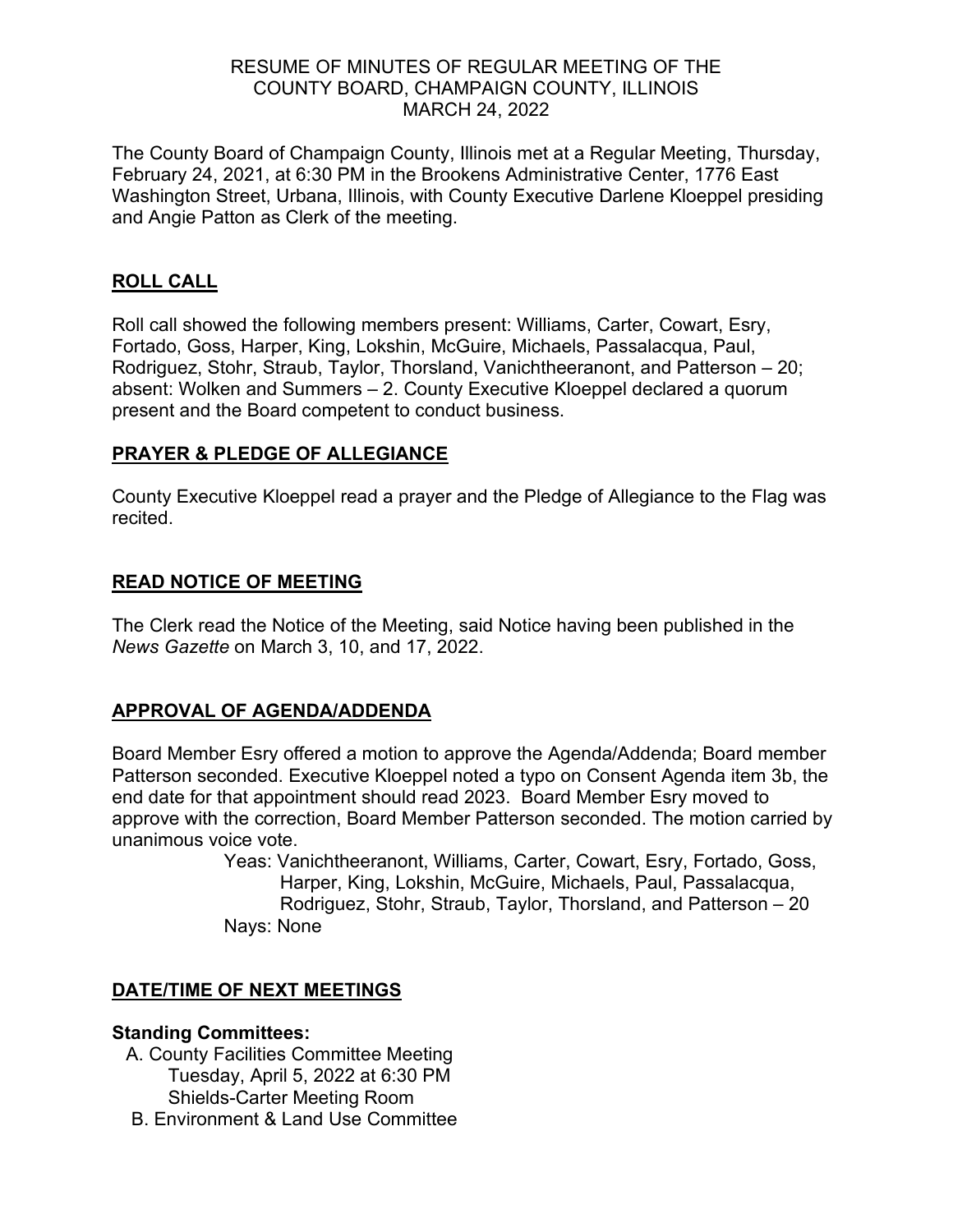Champaign County Board

March 24, 2022 Thursday, April 7, 2022 at 6:30 PM Shields-Carter Meeting Room

C. Highway and Transportation Committee Meeting Friday, April 8, 2022 at 9 AM 1605 E Main Street, Urbana

# **Committee of the Whole:**

A. Justice & Social Services; Policy, Personnel, & Appointments; Finance Tuesday, April 12, 2022 at 6:30 PM Shields-Carter Meeting Room

# **County Board:**

A. Regular Meeting Thursday, April 21, 2022 at 6:30 PM Shields-Carter Meeting Room

# **PUBLIC PARTICIPATION**

NONE

# **PRESENTATION:**

A. Re-dedication of Shields-Carter Meeting Room Board Member Patterson read a brief background of former Board Member Shields and Carter.

B. Baker Tilly – 2020 Audit presentation for Baker Tilly was given by Michael Malatt and Auditor Danos.

# **CONSENT AGENDA**

Board Member Esry offered a motion to approve the Consent Agenda, comprising 12 resolutions (Nos. 2022-43, 2022-47, 2022-48, 2022-49, 2022-50, 2022-51, 2022-52, 2022-53; Board Member Williams seconded. The motion carried by unanimous roll-call vote.

Yeas: Vanichtheeranont, Williams, Wolken, Carter, Cowart, Esry, Fortado, Goss, Harper, King, Lokshin, McGuire, Michaels, Paul, Passalacqua, Rodriguez, Stohr, Straub, Taylor, Thorsland, and Patterson – 20 Nays: None

# **COMMUNICATIONS**

Board Member Goss wanted to recognize Board Member Harper's award by the News-Gazette as the 2021 Farm Leader of the Year award.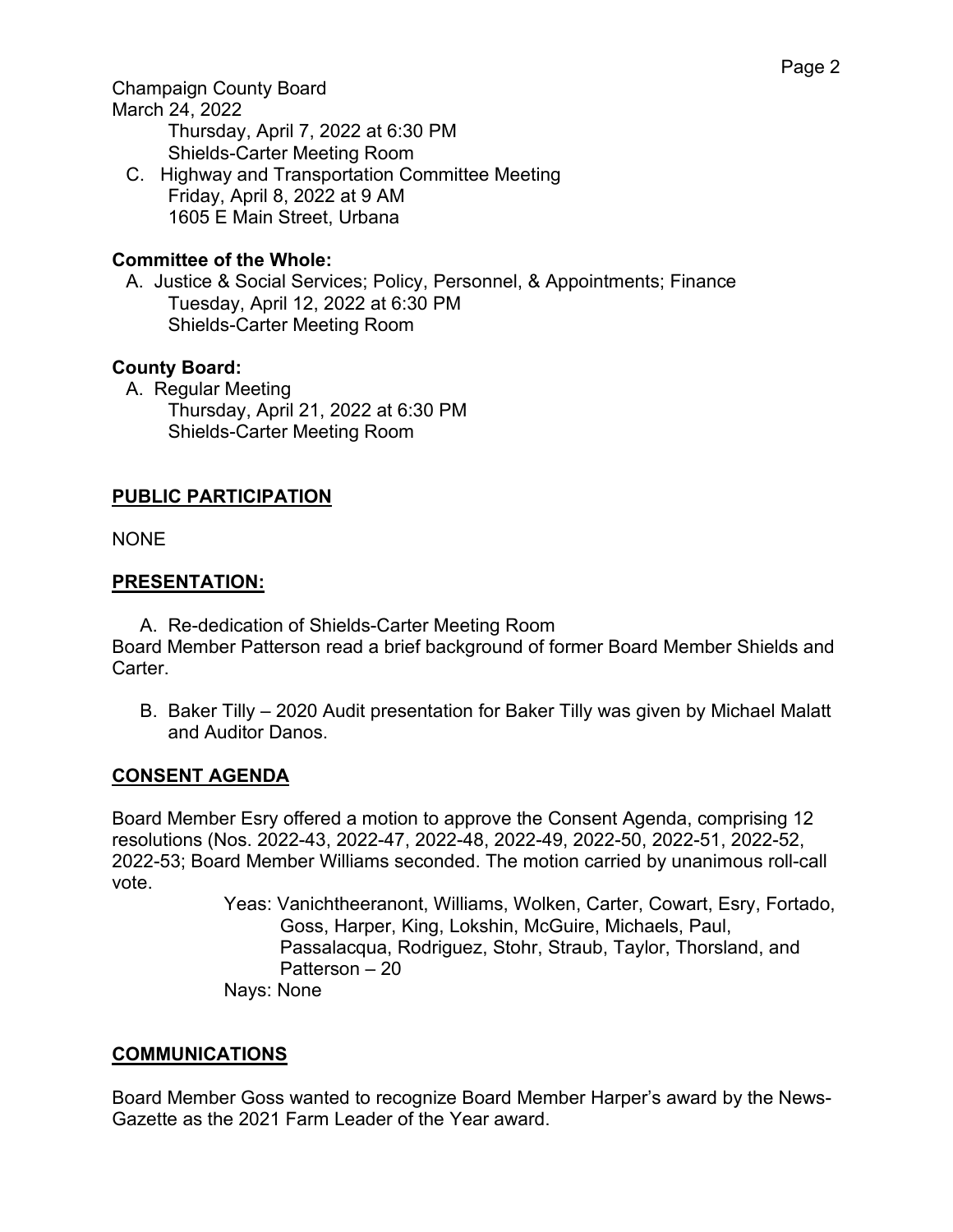Champaign County Board March 24, 2022

Board Member Esry acknowledged the two newest board members of the Zoning Board of Appeals were in attendance.

Board Member Straub noted the low-barrier homeless shelter will be closing April 15, 2022. Board Member Straub noted that she hopes the Board and other government units can help to serve this population going forward.

# **APPROVAL OF MINUTES**

Board Member Lokshin offered a motion to approve the minutes of the Regular Meeting of the County Board of February 24, 2022; Board Member Michaels seconded. The motion carried by unanimous voice vote.

> Yeas: Vanichtheeranont, Williams, Carter, Cowart, Esry, Fortado, Goss, Harper, King, Lokshin, McGuire, Michaels, Paul, Passalacqua, Rodriguez, Stohr, Straub, Taylor, Thorsland, and Patterson – 20 Nays: None

### **STANDING COMMITTEES**

#### HIGHWAY AND TRANSPORTATION

County Executive Kloeppel noted the Summary of Action Taken for Highway and Transportation on March 11, 2022, was received and placed on file.

#### COUNTY FACILITIES

County Executive Kloeppel noted the Summary of Action Taken for County Facilities on March 8, 2022, was received and placed on file.

#### ENVIRONMENT AND LAND USE

County Executive Kloeppel noted the Summary of Action Taken for Environment and Land Use on March 10, 2022, was received and placed on file.

#### **AREAS OF RESPONSIBILITY**

County Executive Kloeppel noted the Committee of the Whole (Justice and Social Services; Finance; Policy, Personnel, and Appointments) Summary of Action Taken March 15, 2022 Meeting was received and placed on file.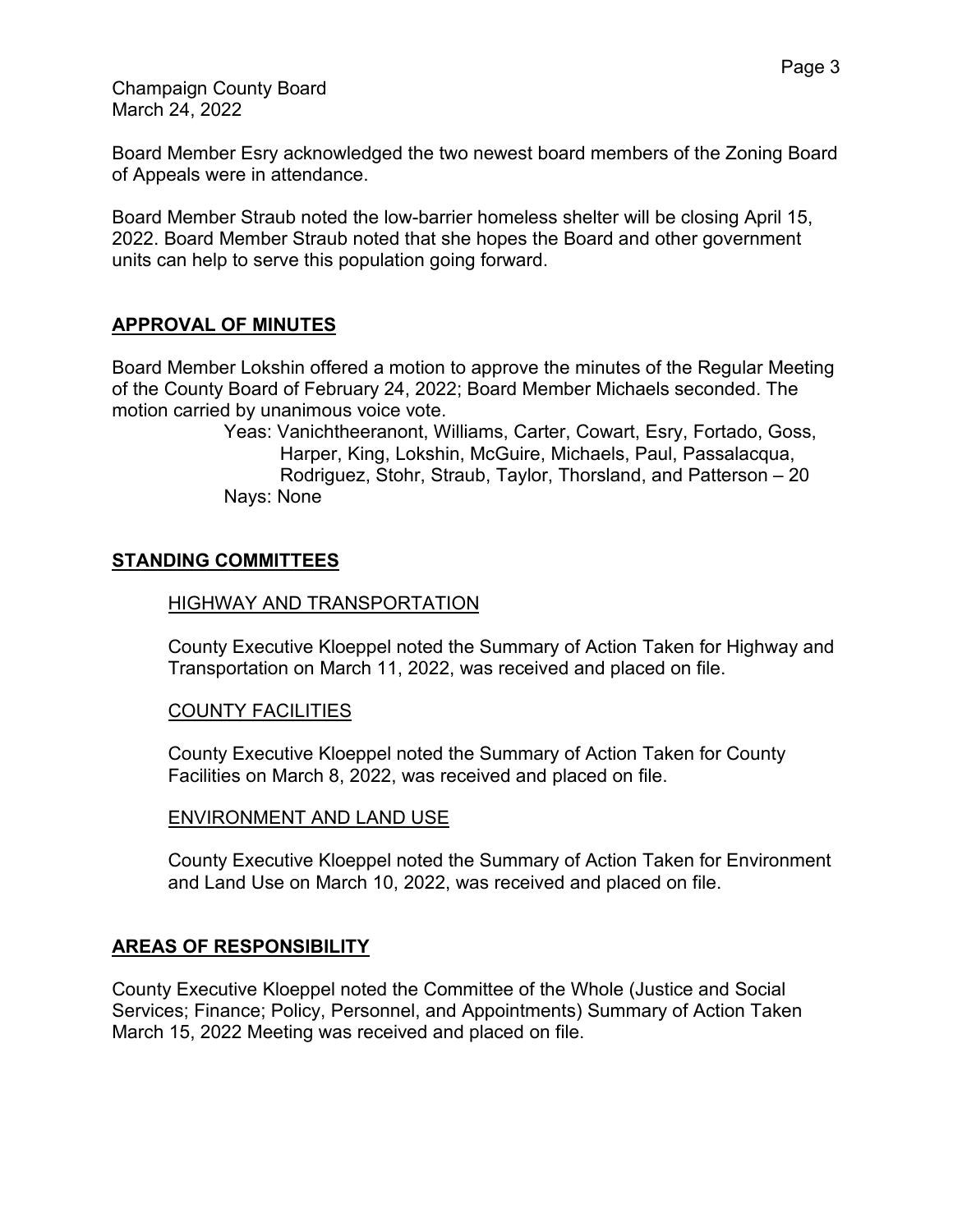### **NEW BUSINESS**

Board Member King offered a motion to adopt Resolutions No. 2022-54 authorizing payment of claims. Motion carried by unanimous voice vote.

Yeas: Vanichtheeranont, Williams, Carter, Cowart, Esry, Fortado, Goss, Harper, King, Lokshin, Michaels, Rodriguez, Paul, Passalacqua, Stohr, Straub, Thorsland, Taylor, and Patterson – 20 Nays: None

# **OTHER BUSINESS**

Board Member Thorsland offered a motion to adopt Resolution No. 2022-55 authorizing administrators full and final release of all claims to include attorneys' fees, costs and expenses. Board Member Patterson seconded. Board Member Thorsland spoke with both caucus chairs and there is no need for further discussion in closed session. The motion carried by unanimous voice vote.

Yeas: Vanichtheeranont, Williams, Carter, Cowart, Esry, Fortado, Goss, Harper, King, Lokshin, McGuire, Michaels, Paul, Passalacqua, Rodriguez, Stohr, Straub, Taylor, Thorsland, and Patterson – 20 Nays: None

Board Member Stohr offered a motion to adopt Resolution No. 2022-56 authorizing an Intergovernmental Agreement for Geophysical Mapping of the Mahomet Aquifer between the County of Champaign and the Central Illinois Land Bank Authority; Board Member Taylor seconded. Board Member King thanked Board Member Stohr for his work on this item. The motion carried by unanimous voice vote.

Yeas: Vanichtheeranont, Williams, Carter, Cowart, Esry, Fortado, Goss, Harper, King, Lokshin, McGuire, Michaels, Paul, Passalacqua, Rodriguez, Stohr, Straub, Taylor, Thorsland, and Patterson – 20 Nays: None

Board Member Michaels offered a motion to adopt resolution 2022-57 authorizing an Intergovernmental Agreement for Rural Housing Rehabilitation Assistance between the County of Champaign and the Central Illinois Land Bank Authority; Board Member Lokshin seconded. Board Member questioned if prevailing wage would have to be considered. Executive Kloeppel clarified that the County followed the same criteria that was used for HUD Rehabilitation Programs. Board Member Fortado noted it was a good point and that in several places of the ARPA rules that prevailing wage must be used. She also noted the funds were to have an allocation of \$250.000 in FY 2022 and another allocation of \$250,000 for FY 2023. Kathy Larson clarified that all that was needed was the financial equipment. Board Member Michaels offered to amend the motion to reflect the payments of \$250,000 this year and \$250,000 for the next. Lokshin seconded the amended resolution. Motion carried by unanimous voice vote.